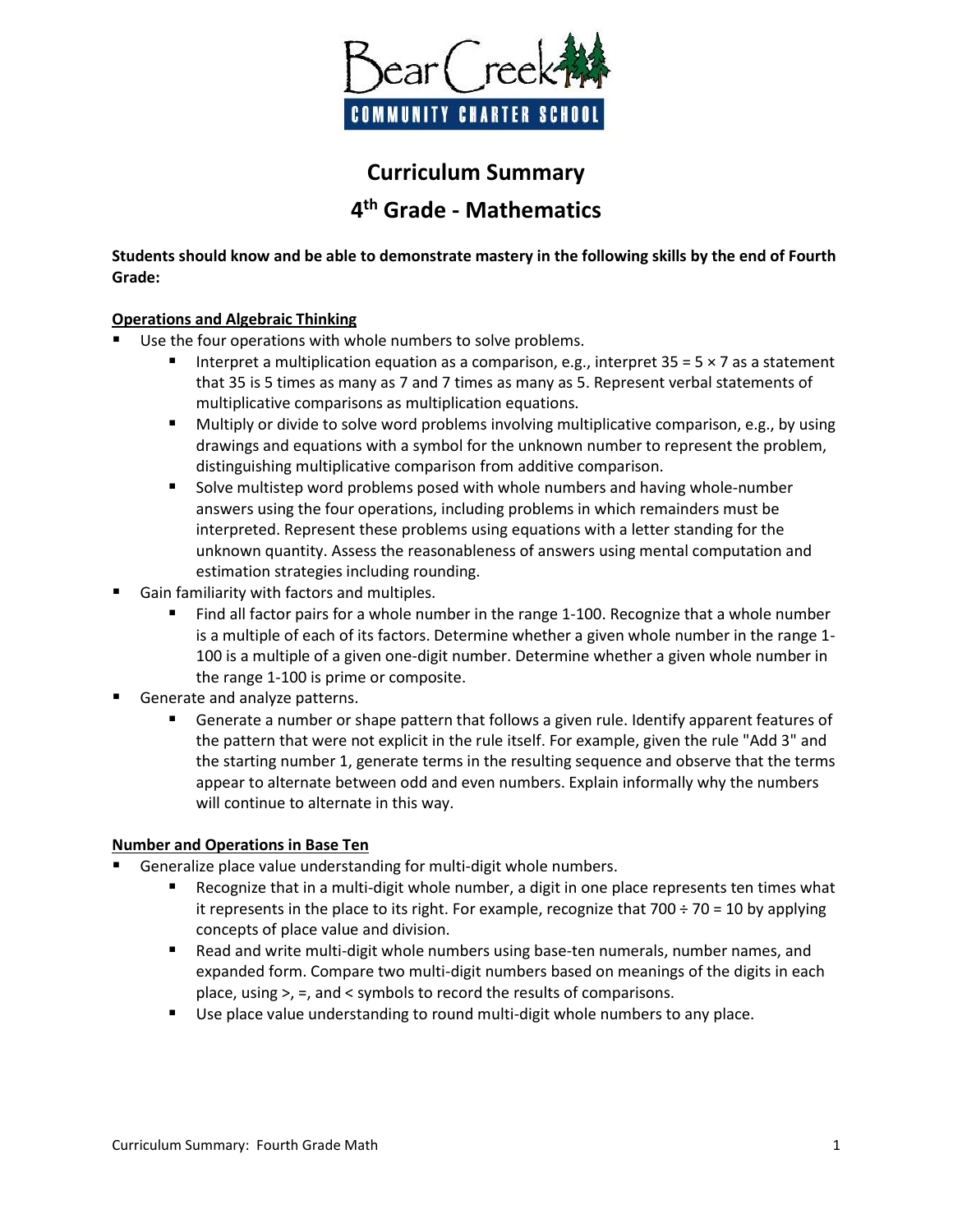## **Number and Operations in Base Ten**

- Use place value understanding and properties of operations to perform multi-digit arithmetic.
	- Fluently add and subtract multi-digit whole numbers using the standard algorithm.
	- Multiply a whole number of up to four digits by a one-digit whole number, and multiply two two-digit numbers, using strategies based on place value and the properties of operations. Illustrate and explain the calculation by using equations, rectangular arrays, and/or area models.
	- Find whole-number quotients and remainders with up to four-digit dividends and one-digit divisors, using strategies based on place value, the properties of operations, and/or the relationship between multiplication and division. Illustrate and explain the calculation by using equations, rectangular arrays, and/or area models.

## **Number and Operations - Fractions**

- Extend understanding of fraction equivalence and ordering.
	- **Explain why a fraction**  $\frac{a}{b}$  is equivalent to a fraction  $\frac{(n \times a)}{(n \times b)}$  by using visual fraction models, with attention to how the number and size of the parts differ even though the two fractions themselves are the same size. Use this principle to recognize and generate equivalent fractions.
	- Compare two fractions with different numerators and different denominators, e.g., by creating common denominators or numerators, or by comparing to a benchmark fraction such as  $\frac{1}{2}$  . Recognize that comparisons are valid only when the two fractions refer to the same whole. Record the results of comparisons with symbols  $>$ ,  $=$ , or  $\lt$ , and justify the conclusions, e.g., by using a visual fraction model.
- Build fractions from unit fractions.
	- Understand a fraction a/b with a > 1 as a sum of fractions  $\frac{1}{b}$ .
	- **Understand addition and subtraction of fractions as joining and separating parts referring to** the same whole.
	- **Decompose a fraction into a sum of fractions with the same denominator in more than one** way, recording each decomposition by an equation. Justify decompositions, e.g., by using a visual fraction model. Examples:  $\frac{3}{8} = \frac{1}{8}$  $\frac{1}{8}$  +  $\frac{1}{8}$  $\frac{1}{8}$  +  $\frac{1}{8}$  $\frac{1}{8}$ ;  $\frac{3}{8}$  $\frac{3}{8} = \frac{1}{8}$  $\frac{1}{8} + \frac{2}{8}$  $\frac{2}{8}$ ; 2 $\frac{1}{8}$  = 1 + 1 +  $\frac{1}{8}$  =  $\frac{8}{8}$  $\frac{8}{8} + \frac{8}{8}$  $\frac{8}{8} + \frac{1}{8}$  $\frac{1}{8}$ .
	- Add and subtract mixed numbers with like denominators, e.g., by replacing each mixed number with an equivalent fraction, and/or by using properties of operations and the relationship between addition and subtraction.
	- Solve word problems involving addition and subtraction of fractions referring to the same whole and having like denominators, e.g., by using visual fraction models and equations to represent the problem.
	- **Apply and extend previous understandings of multiplication to multiply a fraction by a whole** number.
	- **IDED** Understand a fraction a/b as a multiple of  $\frac{1}{b}$  . For example, use a visual fraction model to represent  $\frac{5}{4}$  $\frac{5}{4}$  as the product 5  $\times$  ( $\frac{1}{4}$ ), recording the conclusion by the equation  $\frac{5}{4}$  = 5  $\times$  ( $\frac{1}{4}$  $\frac{1}{4}$ ).
	- **IDED** Understand a multiple of  $\frac{a}{b}$  as a multiple of  $\frac{1}{b}$ , and use this understanding to multiply a fraction by a whole number. For example, use a visual fraction model to express 3  $\times(\frac{2}{5})$  as 6  $\times(\frac{1}{5})$ , recognizing this product as  $\frac{6}{5}$  . (In general, n  $\times(\frac{a}{b})=(\frac{(n\times a)}{b})$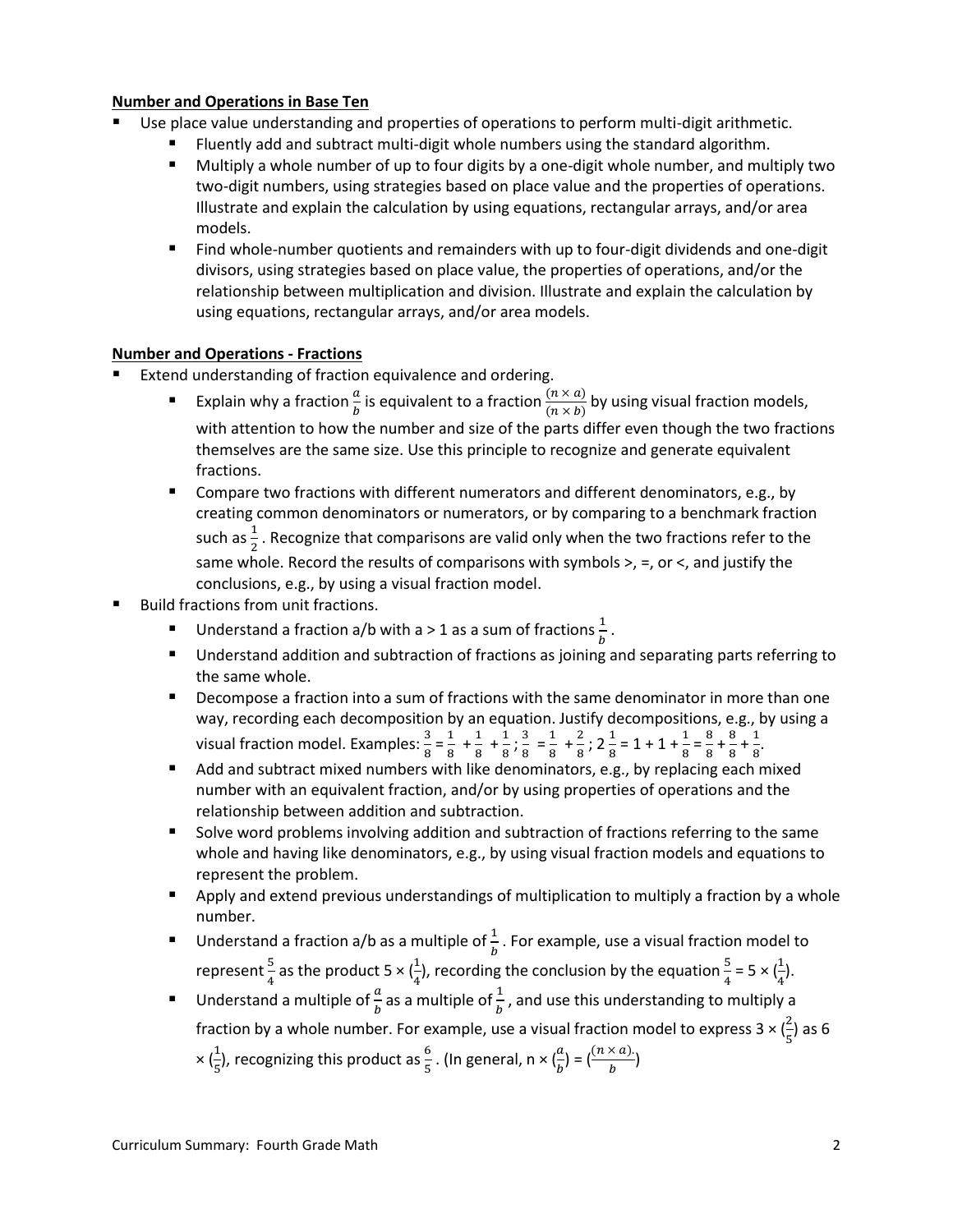## **Number and Operations - Fractions**

- Build fractions from unit fractions.
	- Solve word problems involving multiplication of a fraction by a whole number, e.g., by using visual fraction models and equations to represent the problem. For example, if each person at a party will eat  $\frac{3}{8}$  of a pound of roast beef, and there will be 5 people at the party, how many pounds of roast beef will be needed? Between what two whole numbers does your answer lie?
- Understand decimal notation for fractions, and compare decimal fractions.
	- Express a fraction with denominator 10 as an equivalent fraction with denominator 100, and use this technique to add two fractions with respective denominators 10 and 100.2 For example, express  $\frac{3}{10}$  as  $\frac{30}{100}$  $\frac{30}{100}$ , and add  $\frac{3}{10} + \frac{4}{10}$  $\frac{4}{100} = \frac{34}{100}$  $\frac{37}{100}$ .
	- Use decimal notation for fractions with denominators 10 or 100. For example, rewrite 0.62 as  $\frac{62}{100}$  $\frac{02}{100}$ ; describe a length as 0.62 meters; locate 0.62 on a number line diagram.
	- Compare two decimals to hundredths by reasoning about their size. Recognize that comparisons are valid only when the two decimals refer to the same whole. Record the results of comparisons with the symbols  $>$ ,  $=$ , or  $\lt$ , and justify the conclusions, e.g., by using a visual model.

# **Measurement and Data**

- Solve problems involving measurement and conversion of measurements.
	- Know relative sizes of measurement units within one system of units including km, m, cm; kg, g; lb, oz.; l, ml; hr, min, sec. Within a single system of measurement, express measurements in a larger unit in terms of a smaller unit. Record measurement equivalents in a two-column table. For example, know that 1 ft is 12 times as long as 1 in. Express the length of a 4 ft snake as 48 in. Generate a conversion table for feet and inches listing the number pairs (1, 12), (2, 24), (3, 36), ...
	- Use the four operations to solve word problems involving distances, intervals of time, liquid volumes, masses of objects, and money, including problems involving simple fractions or decimals, and problems that require expressing measurements given in a larger unit in terms of a smaller unit. Represent measurement quantities using diagrams such as number line diagrams that feature a measurement scale.
	- **P** Apply the area and perimeter formulas for rectangles in real world and mathematical problems. For example, find the width of a rectangular room given the area of the flooring and the length, by viewing the area formula as a multiplication equation with an unknown factor.
- Represent and interpret data.
	- Make a line plot to display a data set of measurements in fractions of a unit  $(\frac{1}{2}, \frac{1}{4})$  $\frac{1}{4}$ ,  $\frac{1}{8}$  $\frac{1}{8}$ ). Solve problems involving addition and subtraction of fractions by using information presented in line plots. For example, from a line plot find and interpret the difference in length between the longest and shortest specimens in an insect collection.
- Geometric measurement: understand concepts of angle and measure angles.
	- Recognize angles as geometric shapes that are formed wherever two rays share a common endpoint, and understand concepts of angle measurement.
	- Measure angles in whole-number degrees using a protractor. Sketch angles of specified measure.